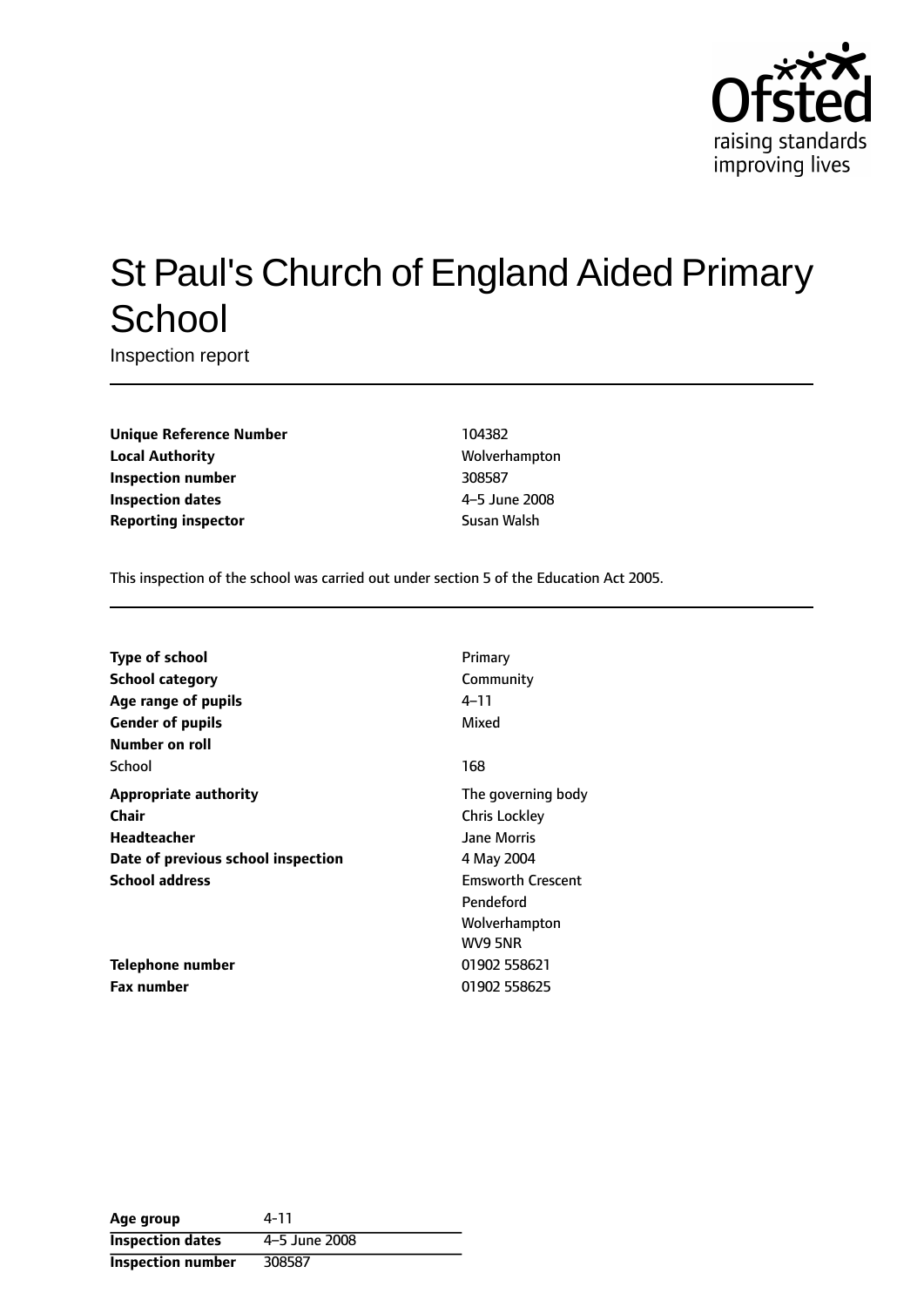© Crown copyright 2008

.

#### Website: www.ofsted.gov.uk

This document may be reproduced in whole or in part for non-commercial educational purposes, provided that the information quoted is reproduced without adaptation and the source and date of publication are stated.

Further copies of this report are obtainable from the school. Under the Education Act 2005, the school must provide a copy of this report free of charge to certain categories of people. A charge not exceeding the full cost of reproduction may be made for any other copies supplied.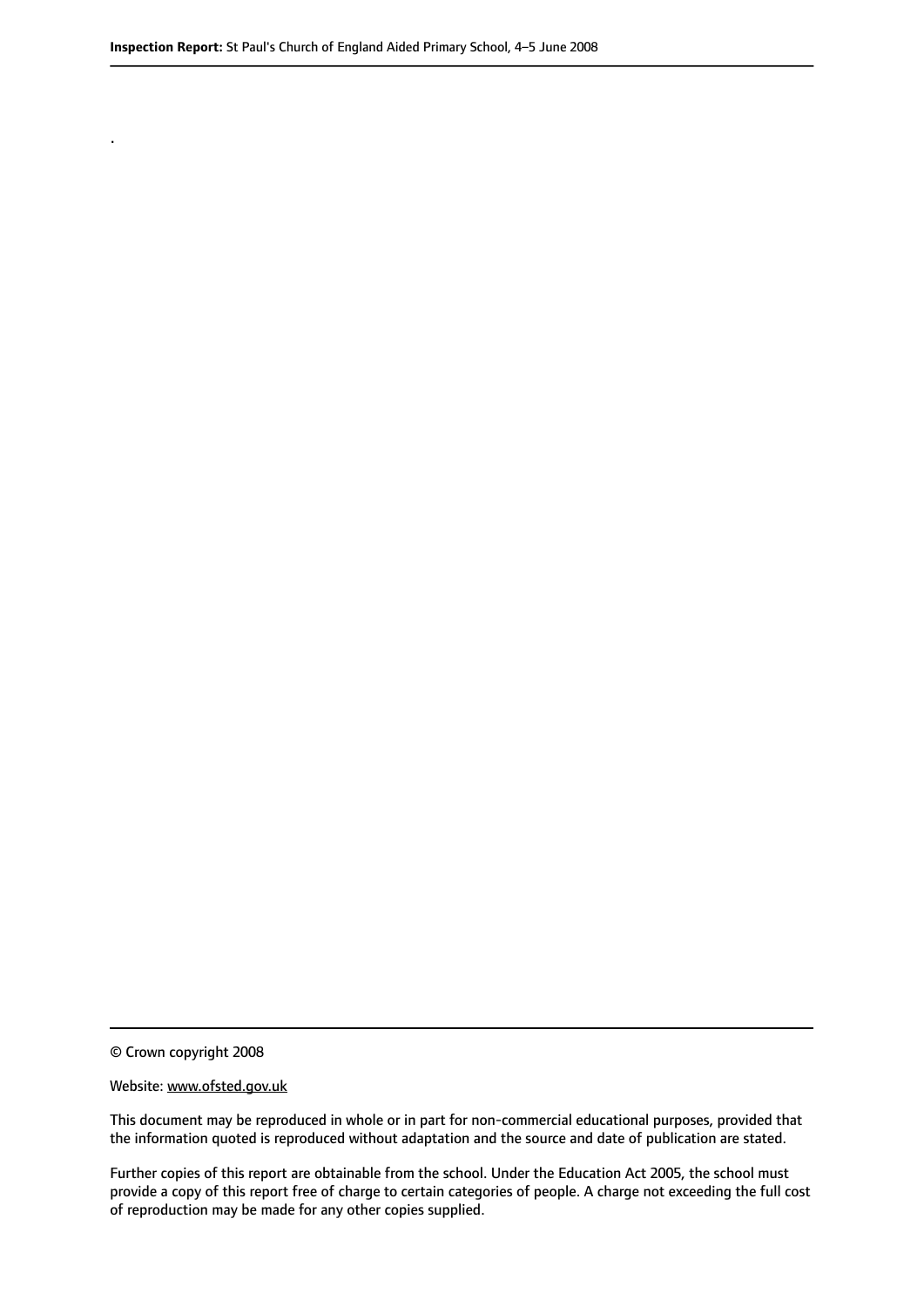# **Introduction**

The inspection was carried out by two Additional Inspectors.

### **Description of the school**

The school is a little smaller than most primary schools. The proportion of pupils known to be eligible for free school meals is below average as is the proportion of pupils from minority ethnic groups. The proportion of pupils with learning difficulties and/or disabilities is below average. The number of pupils joining the school at times other than in the Reception class is above average.

### **Key for inspection grades**

| Grade 1 | Outstanding  |
|---------|--------------|
| Grade 2 | Good         |
| Grade 3 | Satisfactory |
| Grade 4 | Inadequate   |
|         |              |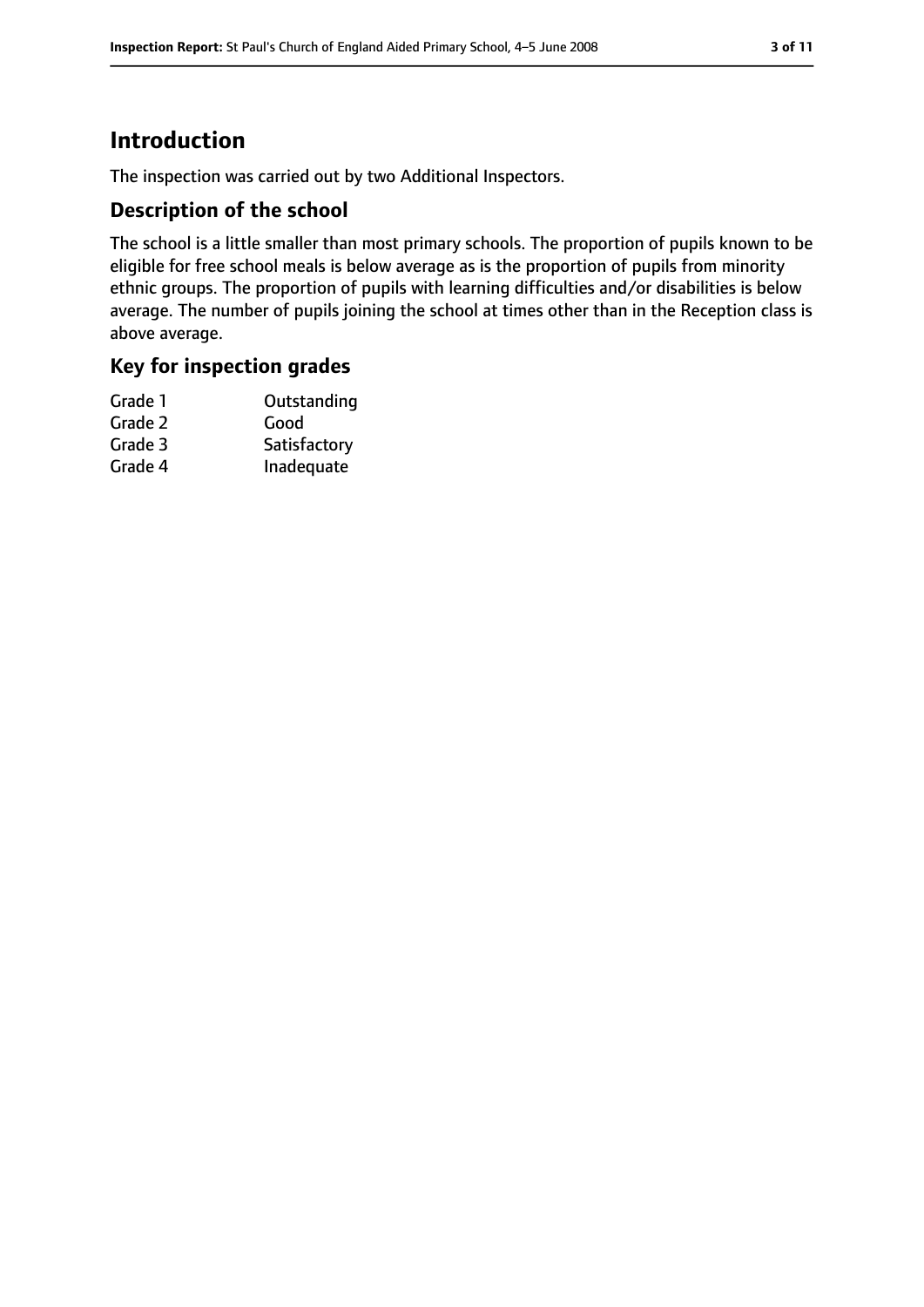# **Overall effectiveness of the school**

#### **Grade: 3**

St Paul's Church of England Aided Primary School is a satisfactory school where achievement is satisfactory and standards are average. Children start the Reception class with standards that are similar to national expectations. They make satisfactory progress through the Reception class but precise and regular checks are not always made on children's progress throughout the year. Pupils make satisfactory progress through the school and by the time pupils reach the end of Year 6 standards in English and science are similar to the national average. Pupils make good progress in mathematics, particularly in Key Stage 2, and reach above average standards. Teaching and learning are satisfactory. Teachers usually have high expectations of the more able and average ability pupils but work is not always well matched to the needs of the less able pupils and this holds back their achievement. Pupils with learning difficulties and/or disabilities make satisfactory progress and the school works effectively with external agencies to make sure their needs are met. The rich and exciting curriculum and good pastoral care underpin the pupils' good personal development. There are many interesting things to do which capture the pupils' imaginations. The school's emphasis on investigation and problem solving has evolved through its work on provision for gifted and talented pupils at both local and national levels and is helping to develop enquiring mindsin all pupils of all abilities. Although the curriculum is good overall, it is only satisfactory in the Foundation Stage because children do not have enough opportunities to use their own initiative and learn through purposeful play and not enough use is made of the outdoors.

Pupils from different cultural and social backgrounds get on very well together. They say, 'We love coming to school; all our friends are here.' Their obvious enjoyment of school is reflected in the above average attendance rates and good standards of behaviour. Parents are generally satisfied with the quality of education provided by the school and typically talk about the 'friendly and helpful' staff. The school gives a high priority to promoting pupils' well-being and as a result pupils have a good knowledge of how to keep healthy and feel safe. Pupils are proud of their school community and are keen to contribute through their roles as school councillors or playground leaders, which they take very seriously indeed. They have plentiful opportunities to contribute to the wider community particularly through the activities of the choir and brass group.

Satisfactory leadership and management have resulted in improving standards, particularly in mathematics. The school is involved with many worthwhile initiatives but these are not always monitored or evaluated with sufficient rigour to ensure they are uniformly implemented and have the fullest impact on achievement and standards. Some aspects of the school's self-evaluation are too positive because judgements are not based on the rigorous monitoring of teaching and learning linked to a thorough analysis of the extensive data available. This clouds the school's perception of the big picture, as does the lack of reliable information about pupils' standards when they leave the Reception class. Nevertheless, the school has made big strides in improving standards and achievement in mathematics and satisfactory improvements to standards in science. This demonstrates the school's satisfactory capacity for further improvement.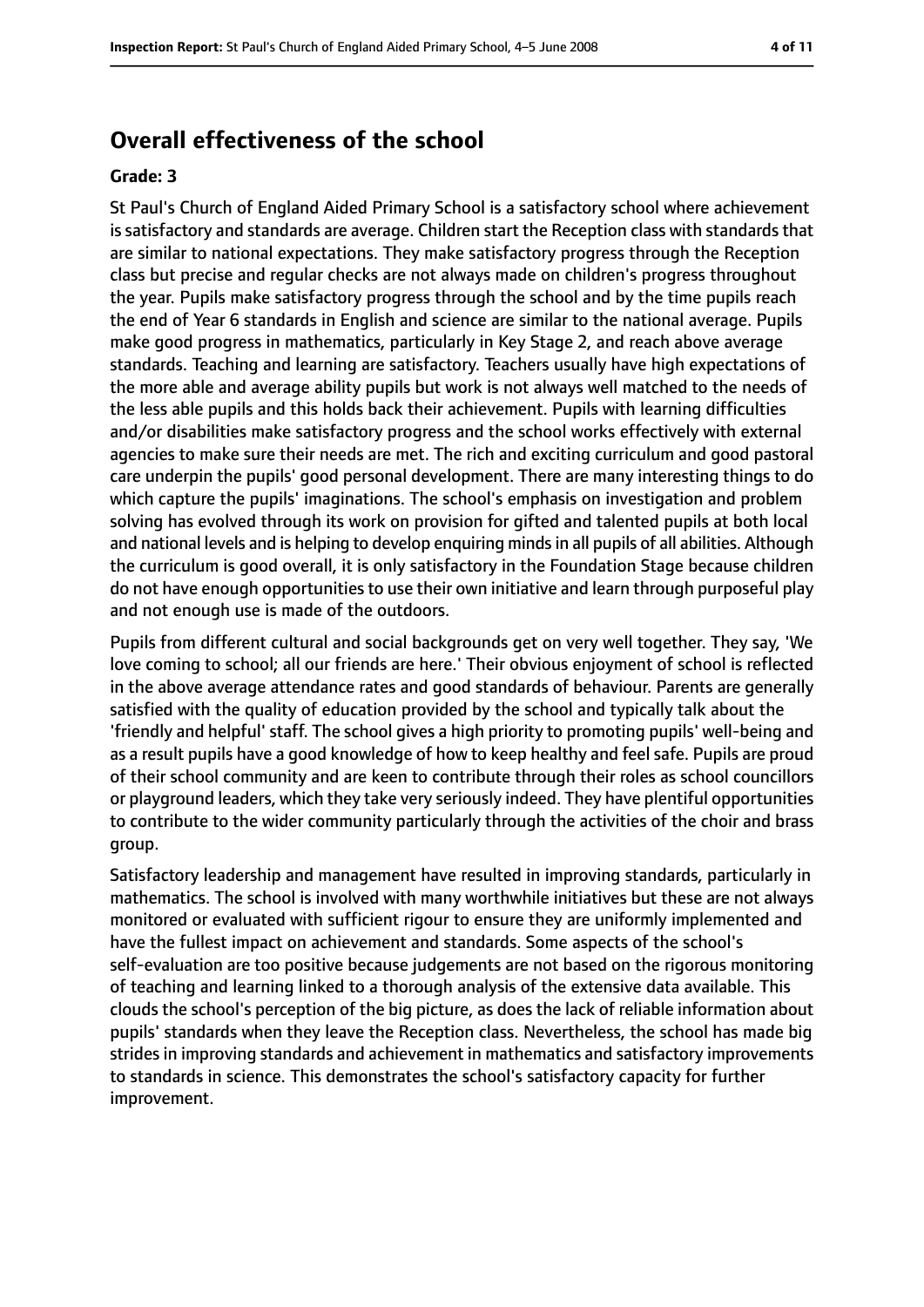# **Effectiveness of the Foundation Stage**

#### **Grade: 3**

Although children's accomplishments on entry can vary from year to year they are usually similar to national expectations when they enter Reception. However, their skills in communication, language and literacy are sometimes below average. This has been recognised and an effective programme helps children to link letters and sounds. Children make satisfactory progress in the Reception class because of satisfactory teaching combined with a satisfactory curriculum. Relationships between adults and children are good with lots of praise for children. Children's behaviour is generally good but some children can find it difficult to share. Many activities are supported by adults and they work well to expand children's vocabulary and develop their thinking skills. However, there is not always the correct balance between adult-led and child-initiated learning and children do not always have sufficient opportunities to make purposeful choices. The outdoors is not always used to full effect to develop children's skills in all areas of learning. Assessment is used effectively to group children by ability but is not always used to measure accurately the rate of progress of individual children. Information about children's standards when they leave the Reception class are not always reliable because assessment systems are not rigorous enough.

# **What the school should do to improve further**

- Improve the school's analysis of data and monitoring of teaching and learning so that evaluation focuses rigorously on the impact of provision on standards and achievement.
- Provide more opportunities for child-led activities and purposeful play in the Reception class, including making more effective use of the outdoors.
- Ensure that regular checks are made on children's progress in the Reception class and that assessments are precise and result in accurate information about children's attainment when they leave the Reception class.
- Make sure that work is always closely matched to the needs of all pupils, including the lower ability pupils.

# **Achievement and standards**

#### **Grade: 3**

Children leave the Foundation Stage with attainment that is broadly typical. Standards at the end of Key Stage 1 have often been above average but dipped in 2007 to average. Currently, standards in Key Stage 1 are above average particularly in reading and writing and pupils have made good progress despite a significant number of pupils joining the school late. Pupils in Key Stage 2 make satisfactory progress. The school has worked hard to improve standards and achievement in both mathematics and science. Pupils now make good progress in mathematics and standards are currently above average at the end of Year 6. Standards have improved to average in science from a low base and achievement in science is now satisfactory. Standards in English have not improved at the same rate and achievement in English is satisfactory. The school is aware that progress in writing is inconsistent, with variations in the rates of progress in different year groups.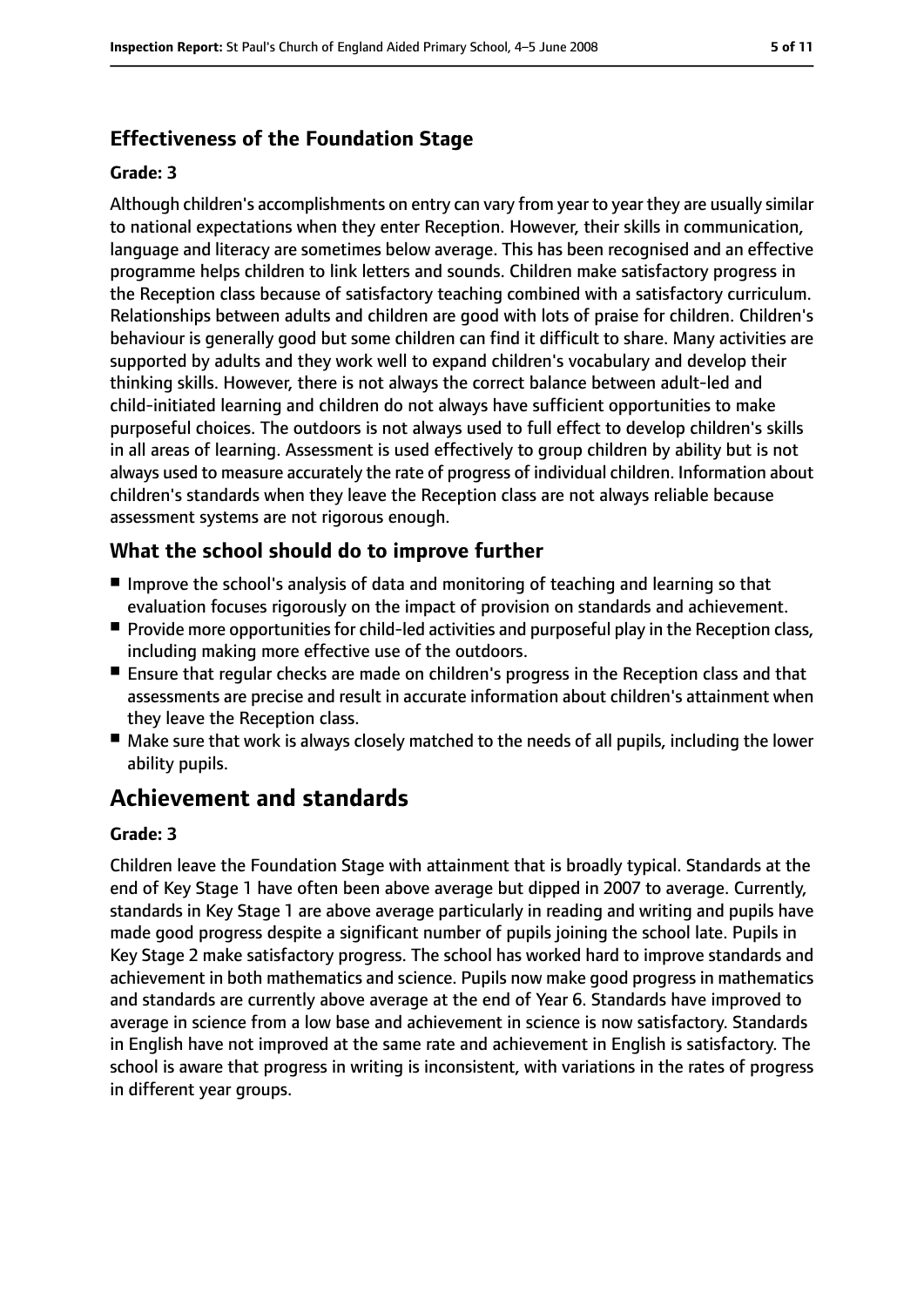# **Personal development and well-being**

#### **Grade: 2**

Pupils have good attitudes towards their school work and want to succeed. Their spiritual, moral, social and cultural development is good. They much enjoy practical and creative activities where they can really get involved but they can lose focus when they have to listen to the teacher for lengthy periods. Pupils are keen to keep fit and healthy and know well how to keep safe. They take home with them the ideas generated at school. Pupils make a good contribution to the community, understanding how important it isto look after the environment. Play leaders are very popular and help create a good atmosphere in the playground. Their contribution is valued by other pupils. Pupils are well prepared for their futures because they develop very positive attitudes, learn to cooperate, work well in teams and they have good opportunities at school to learn about managing money.

# **Quality of provision**

### **Teaching and learning**

#### **Grade: 3**

The teaching has some strengths but also weaker elements that hold back the progress of the pupils. Relationships between pupils and teachers are very good indeed. Pupils' contributions are always valued and this gives them confidence. Behaviour is managed very effectively, minimising disruptionsin class. Good use of interactive whiteboards and a good variety of other resources are used well to make lessons more interesting and support learning. Some teachers often talk for too long at the start of lessons. This causes some pupils to lose interest and also limits opportunities for pupils to work independently and reinforce their learning. Teachers usually offer challenging work to higher and middle attaining pupils but work is not accurately matched to the needs of lower attaining pupils, which limits their progress.

# **Curriculum and other activities**

#### **Grade: 2**

The curriculum is pivotal in supporting the pupils' good personal development. Very good provision for personal, social and health education ensures that pupils know how to keep healthy and safe. The curriculum for mathematics has been improved through a greater focus on developing pupils' mental arithmetic and problem solving skills and this has helped to raise standards. Provision for science has also been recently improved and there are now more opportunities for investigation which have enthused the pupils but have not yet had time to impact fully on standards. The rich and exciting variety of activities and visits are used well to bring learning alive in the classroom and good links between subjects make learning more relevant. The pupils appreciate the wide range of clubs, including those for sport and music. Although the curriculum is very good for pupils in Years 1 to 6, it is only satisfactory in the Reception class because of the narrow opportunities for child-initiated learning and limited use of the outdoors.

### **Care, guidance and support**

#### **Grade: 3**

The school provides good pastoral care for pupils but has weaknessesin the quality of academic guidance. The good standard of care makes a significant contribution to pupils' personal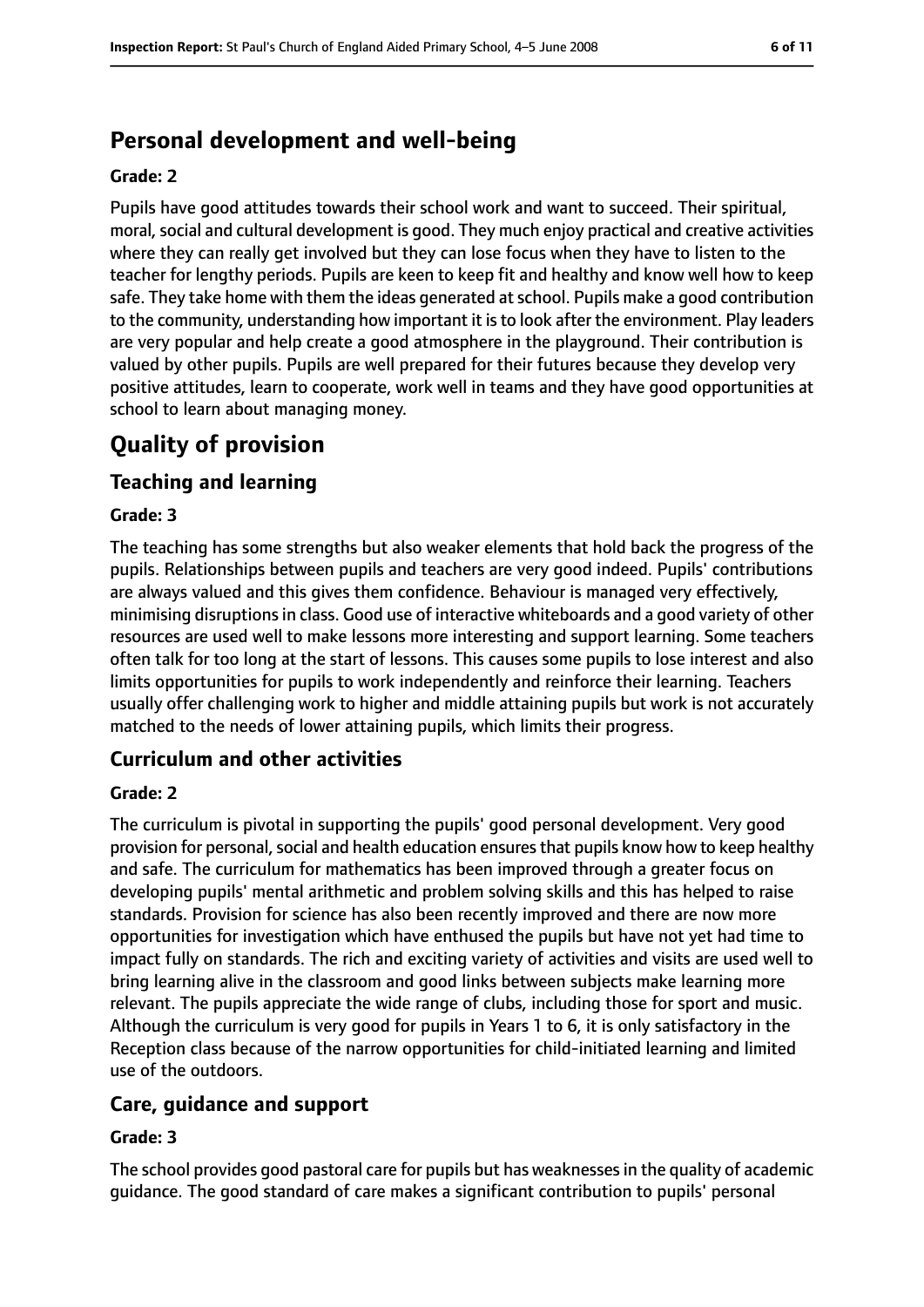development and their enjoyment of school. Staff are caring and know pupils' personal needs well. Good links with external agencies help to ensure that vulnerable pupils are well supported. Child protection procedures and risk assessments are in place. Many parents were concerned about the behaviour of a minority of pupils particularly in lower Key Stage 2. The school has worked successfully with outside agencies to improve the behaviour of some of its most challenging pupils. A minority of parents have expressed concerns about bullying. The school does take their concerns seriously but does not always document the actions it has taken.

The quality of academic guidance is inconsistent. The quality of marking varies from teacher to teacher. Whilst some teachers tell pupils clearly how to improve their work, the guidance provided by some teachers is brief. The use of academic targets is also inconsistent. Some teachers encourage pupils to mark and assess their own work but this is not always as rigorous as it could be.

# **Leadership and management**

#### **Grade: 3**

Leaders, including governors, have developed some stronger features of the school but there are weaknesses in their monitoring of its performance. They have ensured that pupils have access to a lively curriculum and good pastoral care that ensures pupils enjoy school and have good personal development. The school has successfully tackled weaknesses in standards in mathematics and science. In particular, the effective leadership and management of mathematics has accelerated pupils' progress and resulted in much improved standards. The school has a satisfactory view of its overarching strengths and weaknesses but deficiencies in the school's arrangements for monitoring and evaluating its work contribute to its over-positive self-evaluation in some areas. Questions have not been raised about inconsistencies in assessment of children's standards on entry into Year 1. The school has extensive data about pupils' achievement and standards in Key Stage 1 and 2 but this is not always used effectively as a management tool to check the achievement of pupils and to monitor teaching and learning. As a result of weaknesses in monitoring and evaluation, including the direct monitoring of lessons, there are pockets of good practice but not always a consistency of approach.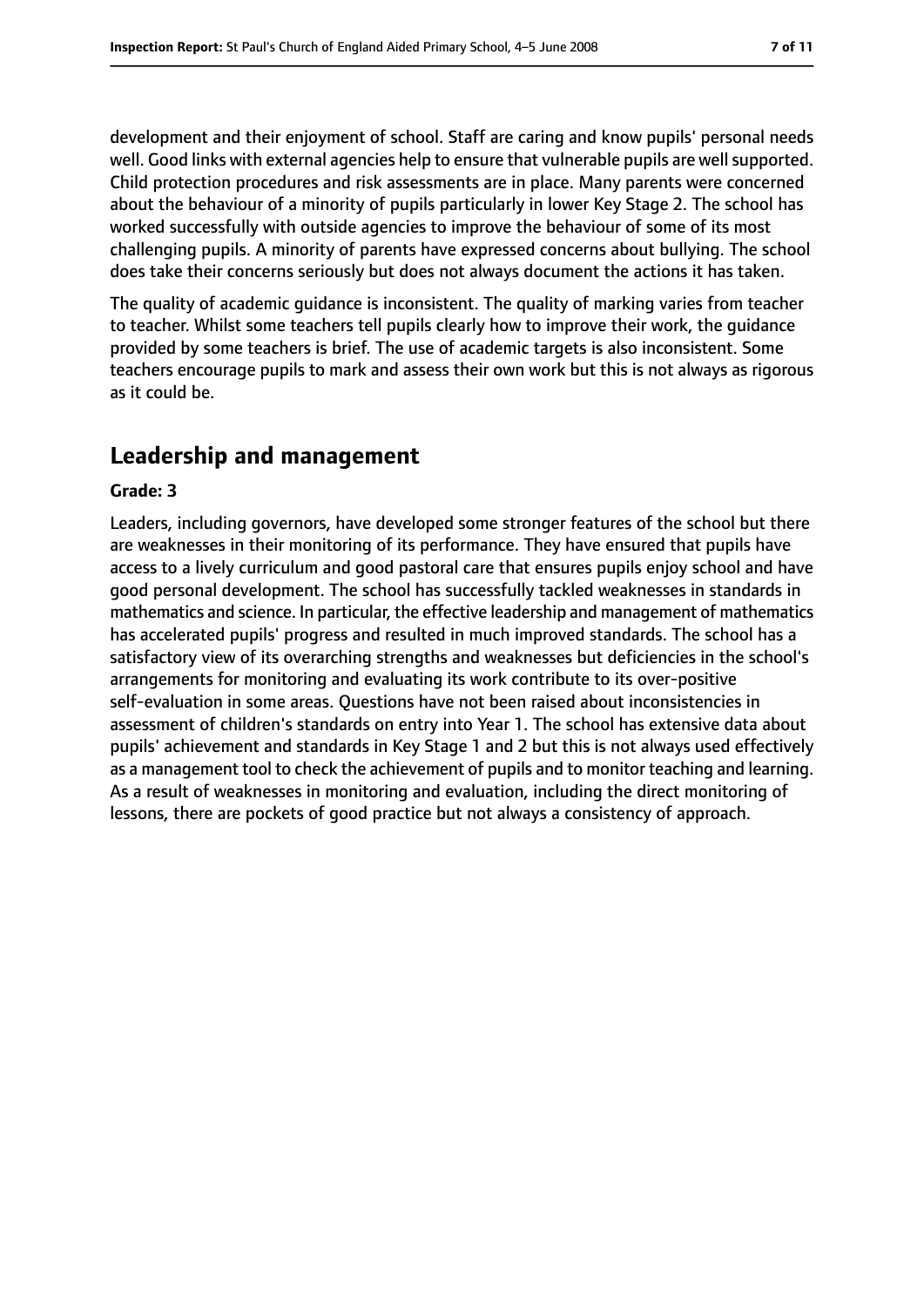**Any complaints about the inspection or the report should be made following the procedures set out in the guidance 'Complaints about school inspection', which is available from Ofsted's website: www.ofsted.gov.uk.**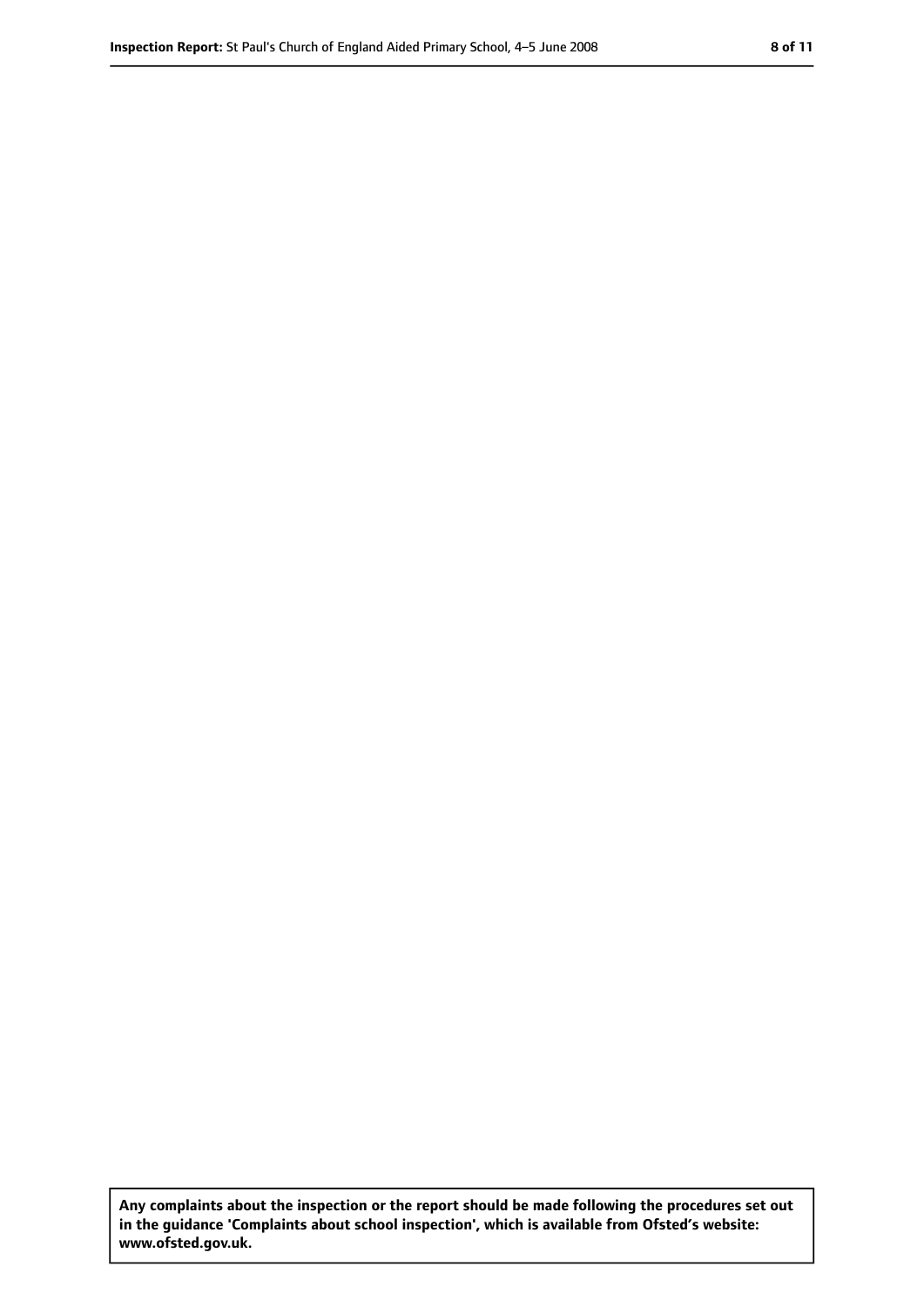# **Inspection judgements**

| $^{\backprime}$ Key to judgements: grade 1 is outstanding, grade 2 good, grade 3 satisfactory, and | <b>School</b>  |
|----------------------------------------------------------------------------------------------------|----------------|
| arade 4 inadeguate                                                                                 | <b>Overall</b> |

# **Overall effectiveness**

| How effective, efficient and inclusive is the provision of education, integrated<br>care and any extended services in meeting the needs of learners? |     |
|------------------------------------------------------------------------------------------------------------------------------------------------------|-----|
| Effective steps have been taken to promote improvement since the last<br>inspection                                                                  | Yes |
| How well does the school work in partnership with others to promote learners'<br>well-being?                                                         |     |
| The effectiveness of the Foundation Stage                                                                                                            |     |
| The capacity to make any necessary improvements                                                                                                      |     |

### **Achievement and standards**

| How well do learners achieve?                                                                               |  |
|-------------------------------------------------------------------------------------------------------------|--|
| The standards <sup>1</sup> reached by learners                                                              |  |
| How well learners make progress, taking account of any significant variations between<br>groups of learners |  |
| How well learners with learning difficulties and disabilities make progress                                 |  |

# **Personal development and well-being**

| How good is the overall personal development and well-being of the<br>learners?                                  |  |
|------------------------------------------------------------------------------------------------------------------|--|
| The extent of learners' spiritual, moral, social and cultural development                                        |  |
| The extent to which learners adopt healthy lifestyles                                                            |  |
| The extent to which learners adopt safe practices                                                                |  |
| How well learners enjoy their education                                                                          |  |
| The attendance of learners                                                                                       |  |
| The behaviour of learners                                                                                        |  |
| The extent to which learners make a positive contribution to the community                                       |  |
| How well learners develop workplace and other skills that will contribute to<br>their future economic well-being |  |

# **The quality of provision**

| How effective are teaching and learning in meeting the full range of the<br>learners' needs?          |  |
|-------------------------------------------------------------------------------------------------------|--|
| How well do the curriculum and other activities meet the range of needs<br>and interests of learners? |  |
| How well are learners cared for, quided and supported?                                                |  |

#### **Annex A**

 $^1$  Grade 1 - Exceptionally and consistently high; Grade 2 - Generally above average with none significantly below average; Grade 3 - Broadly average to below average; Grade 4 - Exceptionally low.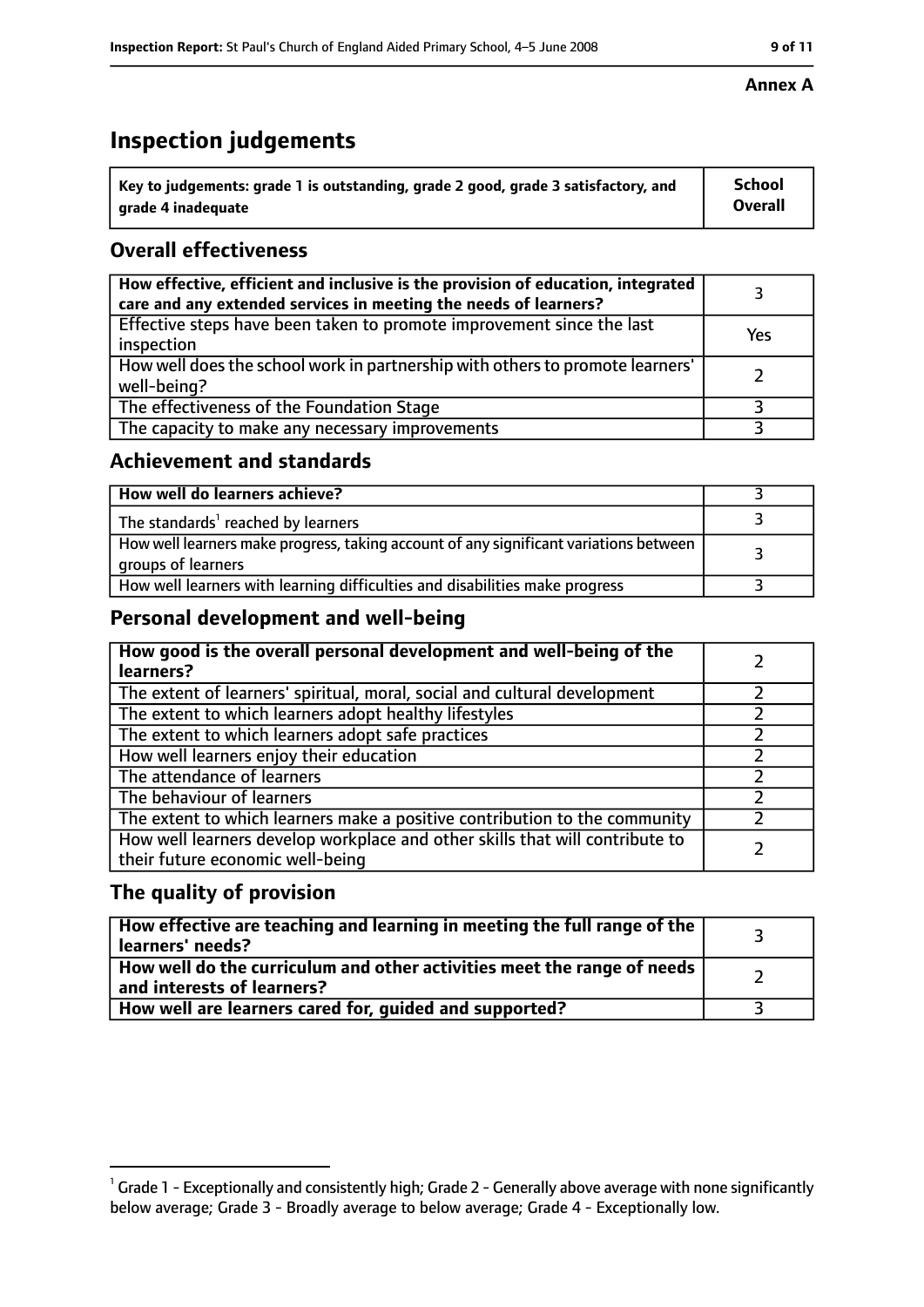#### **Annex A**

# **Leadership and management**

| How effective are leadership and management in raising achievement<br>and supporting all learners?                                              |     |
|-------------------------------------------------------------------------------------------------------------------------------------------------|-----|
| How effectively leaders and managers at all levels set clear direction leading<br>to improvement and promote high quality of care and education |     |
| How effectively leaders and managers use challenging targets to raise standards                                                                 | 3   |
| The effectiveness of the school's self-evaluation                                                                                               | 3   |
| How well equality of opportunity is promoted and discrimination tackled so<br>that all learners achieve as well as they can                     | 3   |
| How effectively and efficiently resources, including staff, are deployed to<br>achieve value for money                                          | 3   |
| The extent to which governors and other supervisory boards discharge their<br>responsibilities                                                  |     |
| Do procedures for safequarding learners meet current government<br>requirements?                                                                | Yes |
| Does this school require special measures?                                                                                                      | No  |
| Does this school require a notice to improve?                                                                                                   | No  |